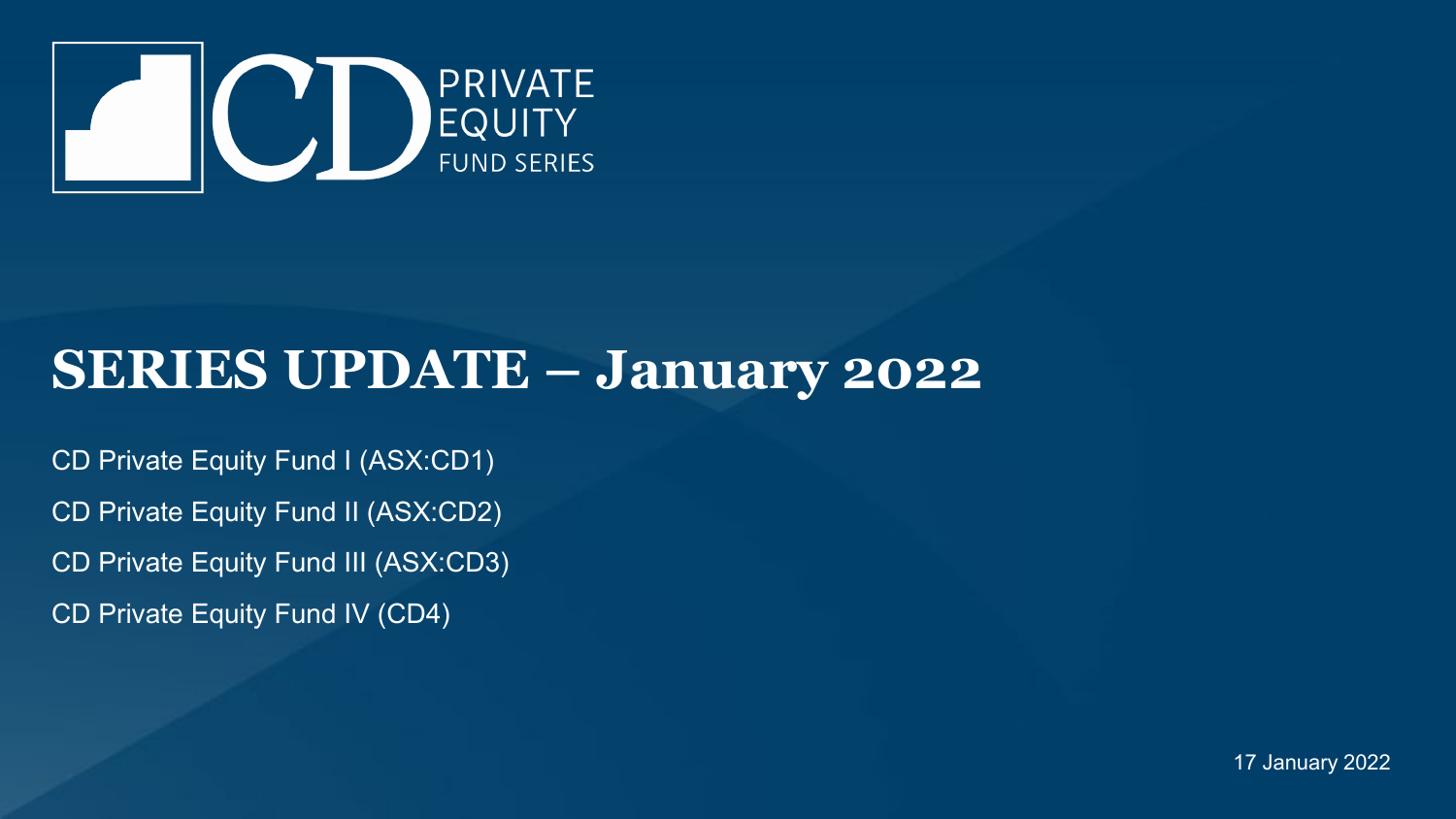

This presentation has been prepared by E&P Investments Limited as Responsible Entity (ACN 152 367 649, AFSL 410 433) of the CD Private Equity Fund Series (**Funds** or **Fund Series**), which includes CD Private Equity Fund I (ARSN 158 625 284) (**ASX:CD1**), CD Private Equity Fund II (ARSN 162 057 089) (**ASX:CD2**), CD Private Equity Fund III (ARSN 612 132 813) (**ASX:CD3**), and CD Private Equity Fund IV (ARSN 624 474 531) (**ASX:CD4**).

This presentation may contain general advice. Any general advice provided has been prepared without taking into account your objectives, financial situation or needs. Before acting on the advice, you should consider the appropriateness of the advice with regard to your objectives, financial situation and needs. Past performance is not a reliable indicator of future performance. All figures in this presentation are in AUD unless stated otherwise.

This presentation may contain statements, opinions, projections, forecasts and other material (forward looking statements), based on various assumptions. Those assumptions may or may not prove to be correct. Neither the Responsible Entity, the Investment Manager or their advisers (including all of their respective directors, consultants and/or employees, related bodies corporate and the directors, shareholders, managers, employees or agents of any of them) (**Parties**) make any representation as to the accuracy or likelihood of fulfillment of the forward-looking statements or any of the assumptions upon which they are based. Actual results, performance or achievements may vary materially from any projections and forward-looking statements and the assumptions on which those statements are based. Readers are cautioned not to place undue reliance on forward looking statements and the Parties assume no obligation to update that information.

The Parties give no warranty, representation or guarantee as to the accuracy or completeness or reliability of the information contained in this document. The Parties do not accept, except to the extent permitted by law, responsibility for any loss, claim, damages, costs or expenses arising out of, or in connection with, the information contained in this presentation. Any recipient of this presentation should independently satisfy themselves as to the accuracy of all information contained in this presentation.

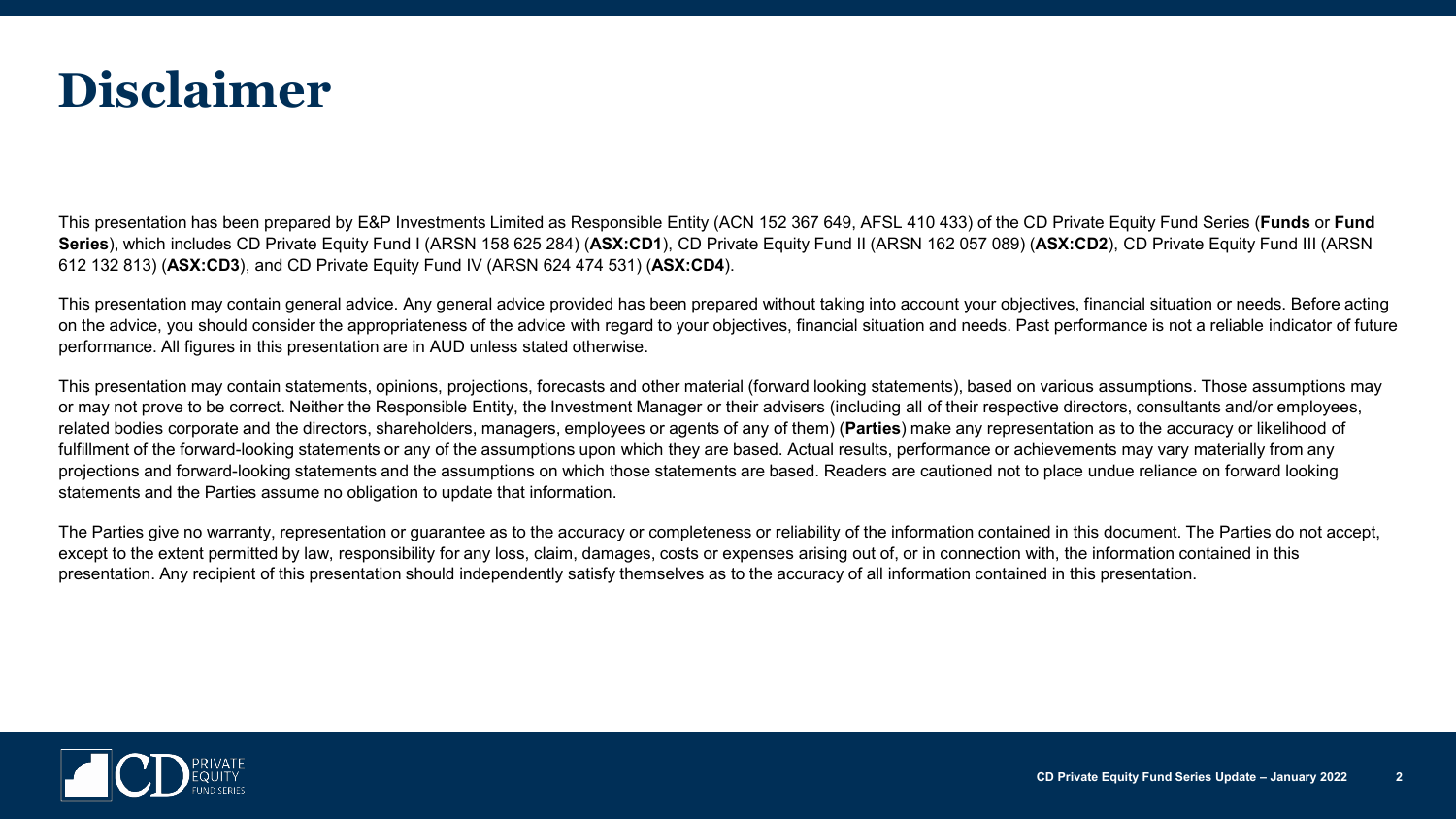## **Summary overview**

- Recent meetings with our underlying managers have been very positive and momentum from the second half of 2020 has clearly continued throughout 2021.
	- ‒ The past twelve months, to 30 September 2021, have been highly productive for the private equity market, and our strategy of investing across a diverse range of small to middle market managers continues to deliver strong returns for unitholders.
	- ‒ There have been many strong realisation events across the year to 30 September 2021 for each Fund in the CD Private Equity Fund Series.
- The Investment Managers are pleased to report a highly productive and successful half year ending 30 September 2021 for each Fund in the CD Private Equity Fund Series.

Note: Past performance is not a reliable indicator of future performance

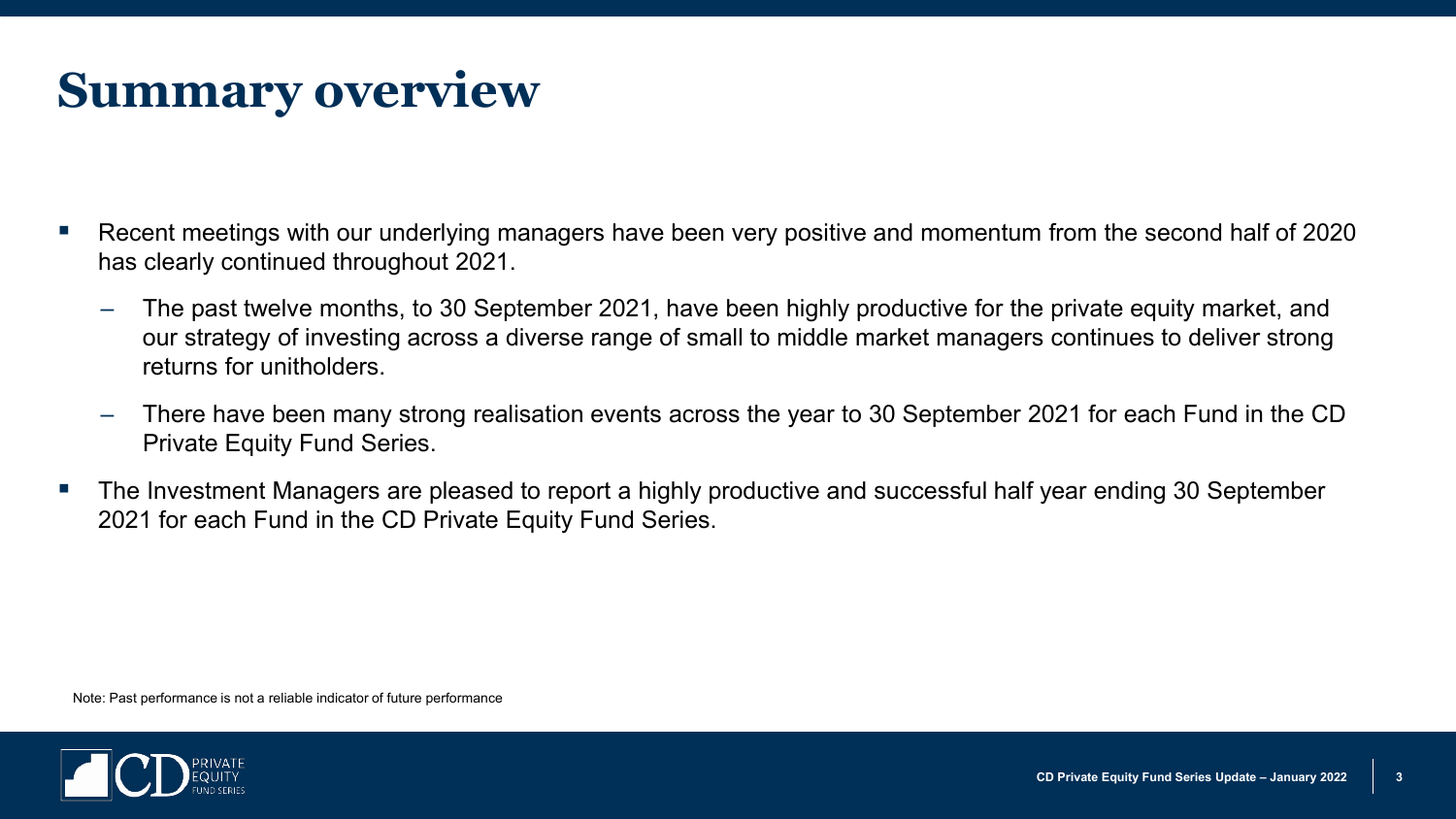### **Performance summary at 31 December 2021**

| <b>FUND</b>                      |            | <b>3 MONTHS</b> | <b>6 MONTHS</b> | <b>1 YEAR</b> | <b>3 YEARS</b><br>P.A. | <b>5 YEARS</b><br><b>P.A.</b> | <b>INCEPTION</b><br>P.A. |
|----------------------------------|------------|-----------------|-----------------|---------------|------------------------|-------------------------------|--------------------------|
| CD Private Equity Fund I (CD1)   | <b>NTA</b> | $1.0\%$         | 25.0%           | 47.3%         | 21.8%                  | 18.1%                         | 14.5%                    |
| CD Private Equity Fund II (CD2)  | <b>NTA</b> | 5.4%            | 19.9%           | 41.8%         | 14.1%                  | 13.8%                         | 12.6%                    |
| CD Private Equity Fund III (CD3) | <b>NTA</b> | 4.4%            | 22.4%           | 69.2%         | 24.2%                  | 15.2%                         | 14.3%                    |
| CD Private Equity Fund IV (CD4)  | <b>NTA</b> | 6.3%            | 21.7%           | 68.3%         | 19.4%                  | $\qquad \qquad$               | 16.8%                    |

Note: All figures as of 31/12/2021. NTA figures are post-tax NTA and is net of fees and costs. Total returns are inclusive of distributions. Past performance is not a reliable indicator of future performance. CD1 inception date August 2012. CD2 inception date April 2013. CD3 inception date July 2016. CD4 inception date April 2018.

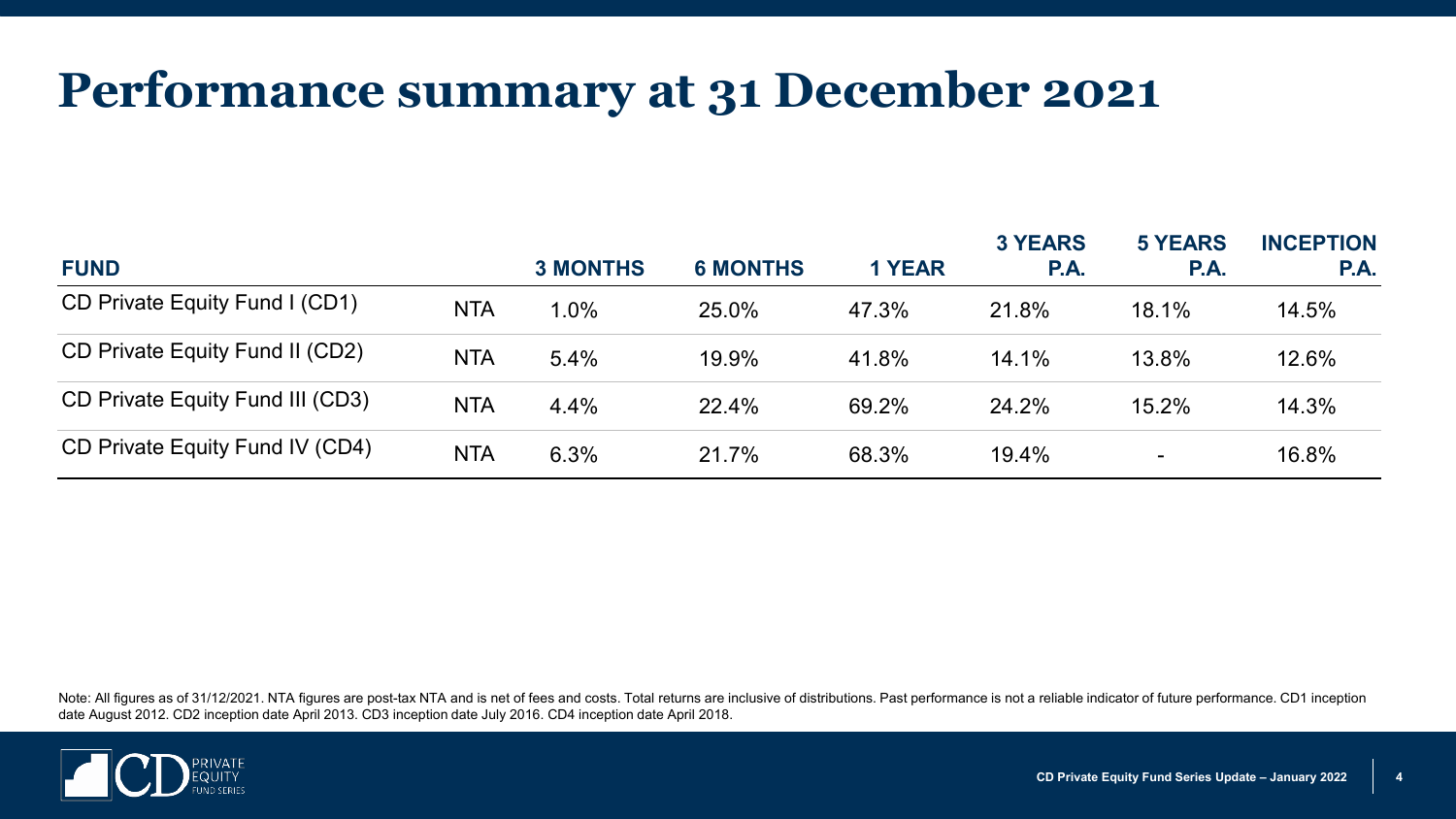## **A Cloud Guru**

- Founded in Melbourne in 2015, A Cloud Guru, is a leading provider in online cloud computing training and talent development.
- The Fund Series held their exposure to A Cloud Guru through investment in Elephant Partners Fund I, L.P (CD3) and Elephant Partners Fund II, L.P (CD4).
- Announced in June that it had entered into an agreement to be acquired by Pluralsight, Inc. for US\$2 billion. Interestingly, Pluralsight was until recently Nasdaq-listed, having been taken private by Vista Equity Partners.
- Pleasingly, the transaction has resulted in a healthy return on investment for both the underlying LP and the Funds (CD3 and CD4).
- COVID-19 has pushed a number of companies into digital transformation, seeking greater efficiency and connectivity. One of the beneficiaries of this change was A Cloud Guru.

Note: Performance data is at the LP level, not the Australian Unit Trust. Past performance is not a reliable indicator of future performance. Returns are in USD.

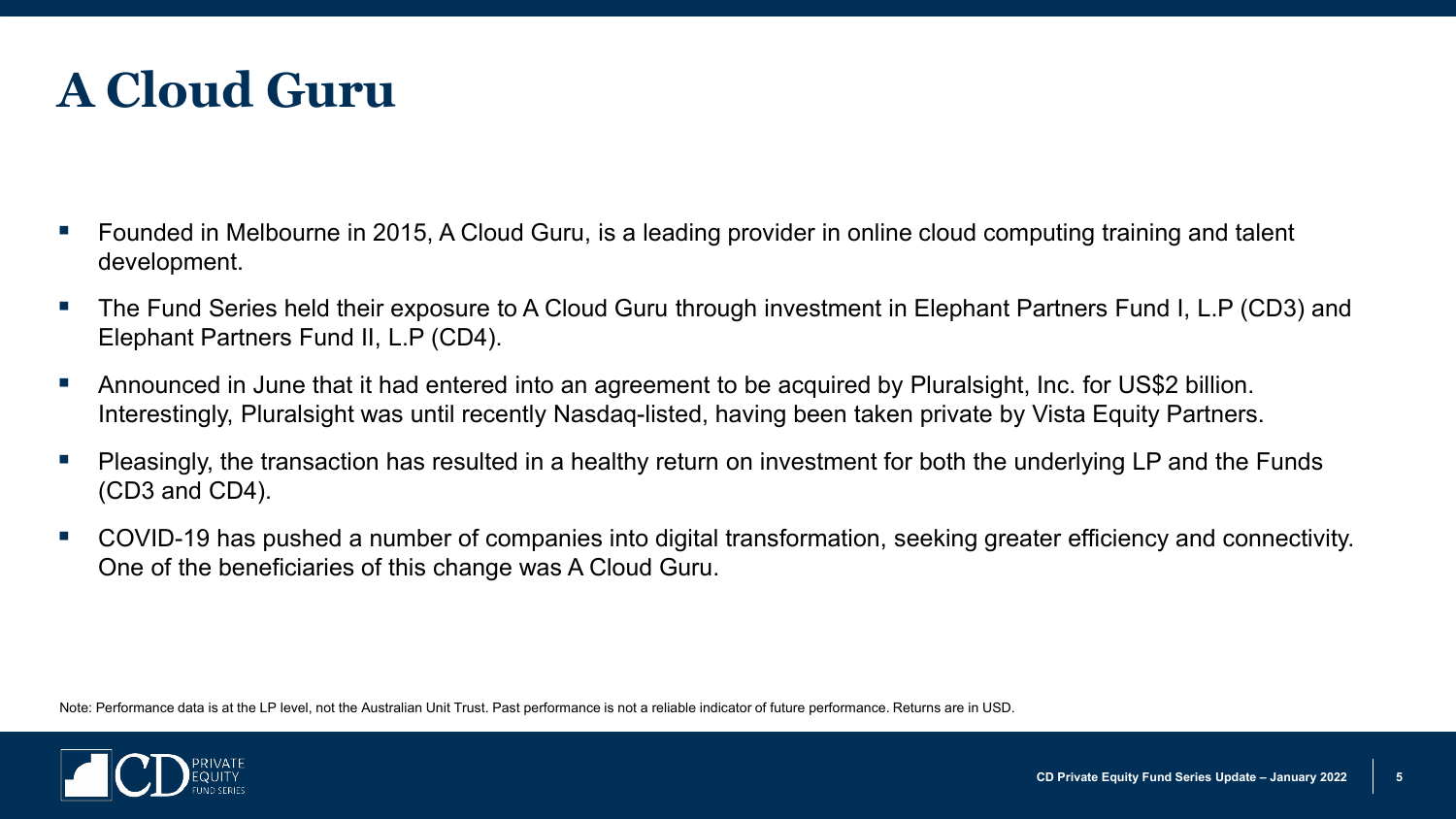

- All 8 remaining underlying funds reported an increase in value over 2021 to 30 September 2021, with FPC Small Cap Fund I (Fort Point Capital) and U.S. Select Direct Private Equity Fund I showing the largest gains:
	- ‒ Fort Point Capital sold 3Phase Elevator in during 2021, after successfully completed six add-on acquisitions with the aim of building the largest independent elevator and escalator service company in the United States.
	- ‒ the realisation of 3Phase Elevator allowed Fort Point Capital to make a significant distribution to investors, which for CD1 was greater than the Fund's entire commitment to Fort Point Capital.
	- ‒ U.S Select Directly Private Equity Fund I sold portfolio company AFC Holding Company and also received proceeds from the successful sale of a co-investment with another partner fund resulting in an aggregate distribution from US Select Direct of US\$4.4 million to the U.S. Select Private Opportunities Fund, L.P.
- CD1 has 41 portfolio companies remaining.

Note: All figures as of 30/09/2021, data provided 18/12/2021. Performance data is at the LP level, not the Australian Unit Trust. Past performance is not a reliable indicator of future performance. Returns are in USD.

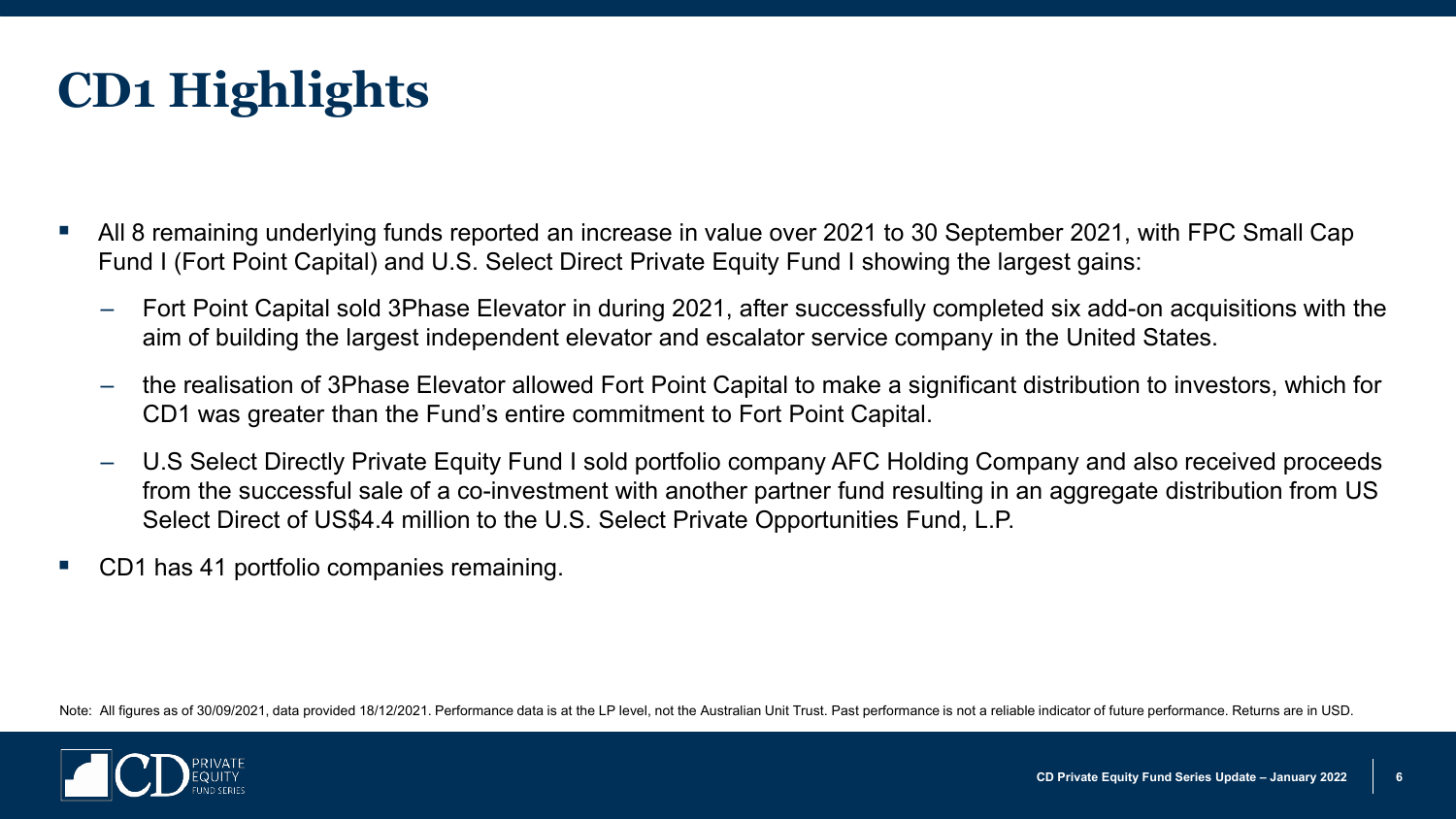### **CD1 LP Performance summary**

#### **CD1 invests in U.S. Select Private Opportunities Fund, L.P. (LP1)**

|               | <b>TOTAL VALUE</b><br><b>TO PAID IN</b> | <b>DISTRIBUTION</b><br><b>TO PAID IN</b> | <b>NET IRR-LP1</b> |
|---------------|-----------------------------------------|------------------------------------------|--------------------|
| Fund A        | 2.9x                                    | 2.9x                                     | 35.0%              |
| Fund B        | 1.5x                                    | 0.9x                                     | 9.0%               |
| Fund C        | 2.7x                                    | 2.2x                                     | 25.0%              |
| Fund D        | 2.6x                                    | 2.6x                                     | 35.1%              |
| Fund E        | 1.4x                                    | 0.8x                                     | 5.9%               |
| Fund F        | 1.7x                                    | 1.1x                                     | 11.8%              |
| <b>Fund G</b> | 0.8x                                    | 0.8x                                     | $(7.9\%)$          |
| Fund H        | 2.8x                                    | 2.0x                                     | 34.1%              |
| Fund I        | 1.9x                                    | 1.1x                                     | 18.9%              |

| Third party funds                         | 8    |
|-------------------------------------------|------|
| Underlying Investments (Excl USD1)        | 81   |
| Co-Investments I (USD1)                   | 15   |
| Full Exits to date (Incl USD1)            | 55   |
| Remaining Investments                     | 41   |
| Avg. Age of Remaining Investments (Years) | 5.25 |
| Median Gross MOIC (realised deals)        | S dx |

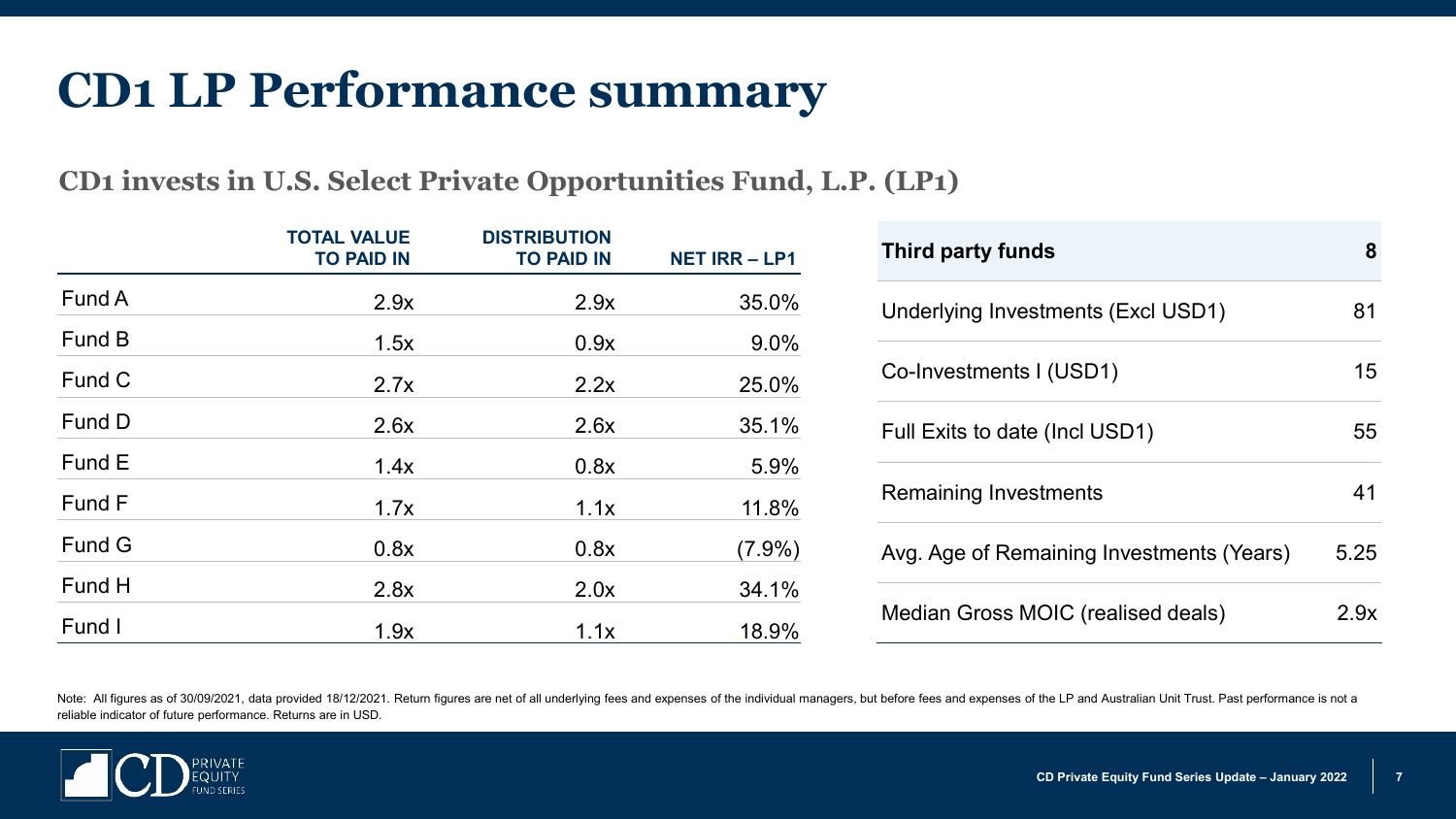

- 11 out of 12 underlying funds reported an increase in value over 2021 to 30 September 2021 with the most substantial gains achieved at Blue Point Capital III and Chicago Pacific Founders I:
	- ‒ Blue Point Capital invests in restaurants suppliers, promotional event producers, and collegiate apparel and was negatively impacted by COVID-19 during 2020.
	- ‒ During the half year to September 2021, Blue Point Capital sold Perimeter Brands, LLC, which it had held since 2017.
	- ‒ Blue Point Capital has performed strongly in 2021, with strong positive performance since inception.
- 16 investments were fully or substantially exited during 2021 to 30 September 2021.

Note: All figures as of 30/09/2021, data provided 18/12/2021. Performance data is at the LP level, not the Australian Unit Trust. Past performance is not a reliable indicator of future performance. Returns are in USD.

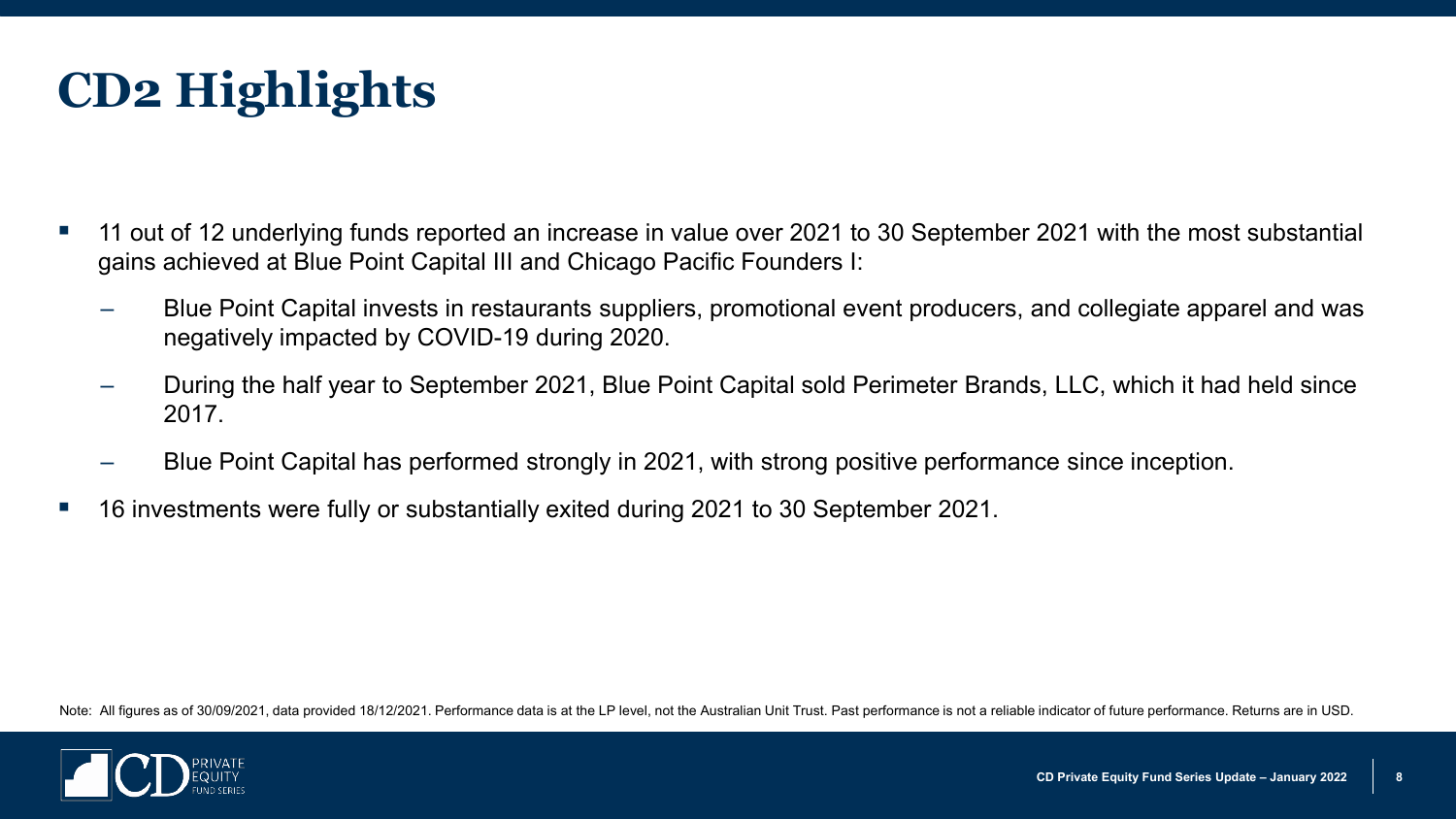### **CD2 LP Performance summary**

### **CD2 invests in U.S. Select Private Opportunities Fund II, L.P. (LP2)**

|        | <b>TOTAL VALUE</b><br><b>TO PAID IN</b> | <b>DISTRIBUTION</b><br><b>TO PAID IN</b> | <b>NET IRR - LP2</b> |
|--------|-----------------------------------------|------------------------------------------|----------------------|
| Fund A | 1.7x                                    | 1.0x                                     | 17.0%                |
| Fund B | 4.0x                                    | 0.2x                                     | 38.3%                |
| Fund C | 2.9x                                    | 2.9x                                     | 36.5%                |
| Fund D | 1.7x                                    | 0.9x                                     | 14.9%                |
| Fund E | 1.6x                                    | 0.3x                                     | 14.4%                |
| Fund F | 1.4x                                    | 0.8x                                     | 9.7%                 |
| Fund G | 1.6x                                    | 0.9x                                     | 9.5%                 |
| Fund H | 1.4x                                    | 0.6x                                     | 19.3%                |
| Fund I | 1.4x                                    | 1.0x                                     | 9.1%                 |
| Fund J | 2.4x                                    | 1.8x                                     | 30.4%                |
| Fund K | 2.7x                                    | 2.6x                                     | 37.2%                |
| Fund L | 1.9x                                    | 1.1x                                     | 19.3%                |

| Third party funds                         | 11   |
|-------------------------------------------|------|
| Underlying Investments (Excl USD1)        | 107  |
| Co-Investments I (USD1)                   | 15   |
| Full Exits to date (Inc USD1)             | 58   |
| <b>Remaining Investments</b>              | 64   |
| Avg. Age of Remaining Investments (Years) | 4.0  |
| Median Gross MOIC (realised deals)        | 2.8x |

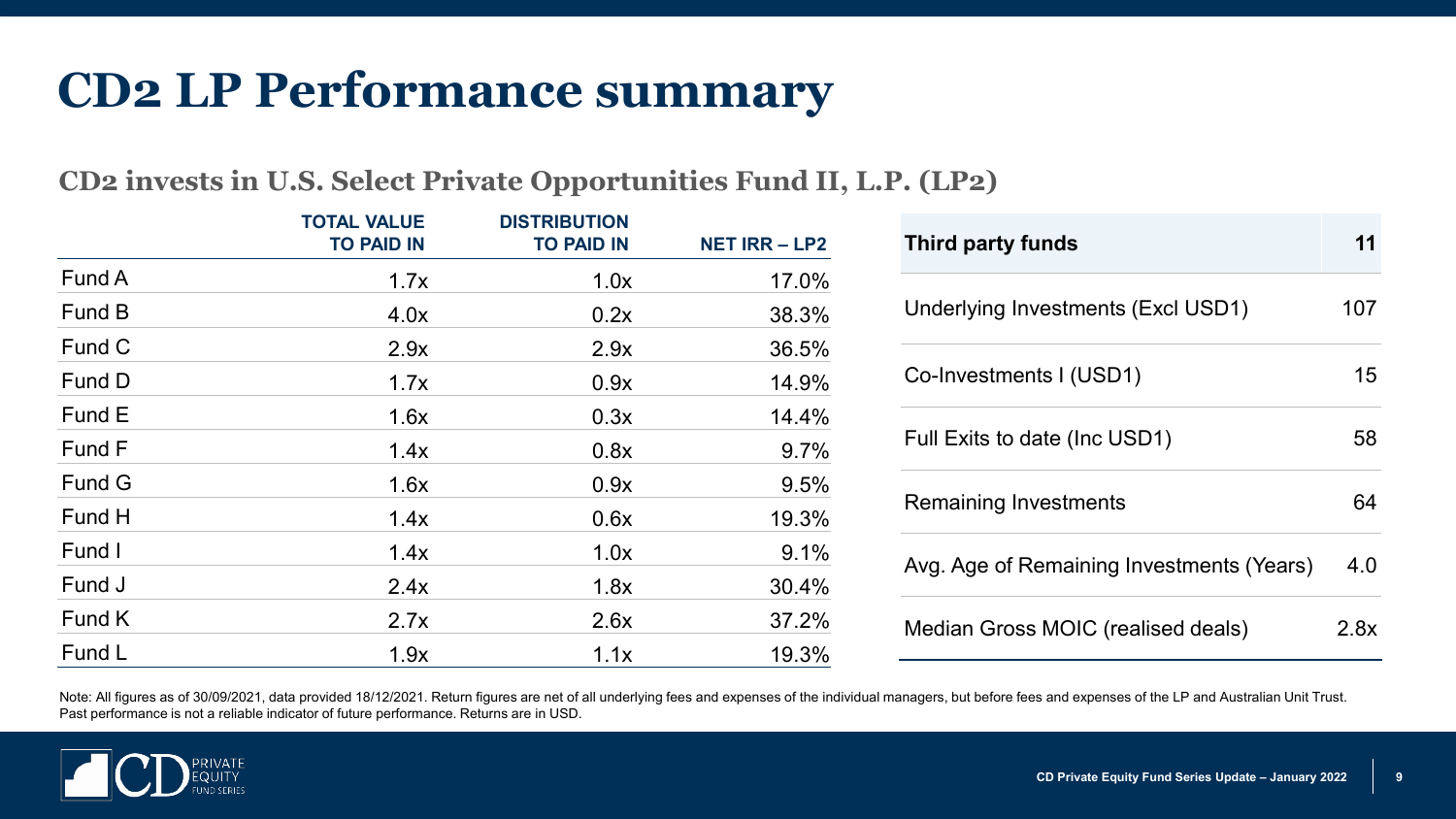# **CD3 Highlights**

- All 13 underlying funds in the CD3 portfolio increased in value over 2021 to 30 September 2021 with the largest gains achieved by PeakSpan Growth Capital I, Bertram Growth Capital III, Luminate Capital Partners I and Gemspring Capital I:
	- ‒ During the period Luminate Capital partially realised its investment in Conexiom, which they first invested into in 2018.
	- ‒ Conexiom is a SaaS (software as a service) solution offering manufacturing and distribution companies an efficient automated sales order, invoicing and payment system that eliminates the opportunity for human error.
- While CD3 and its underlying funds as a whole are still in the early stages of their value creation processes, the fund did have 13 successful exits across the portfolio during 2021 to 30 September 2021.

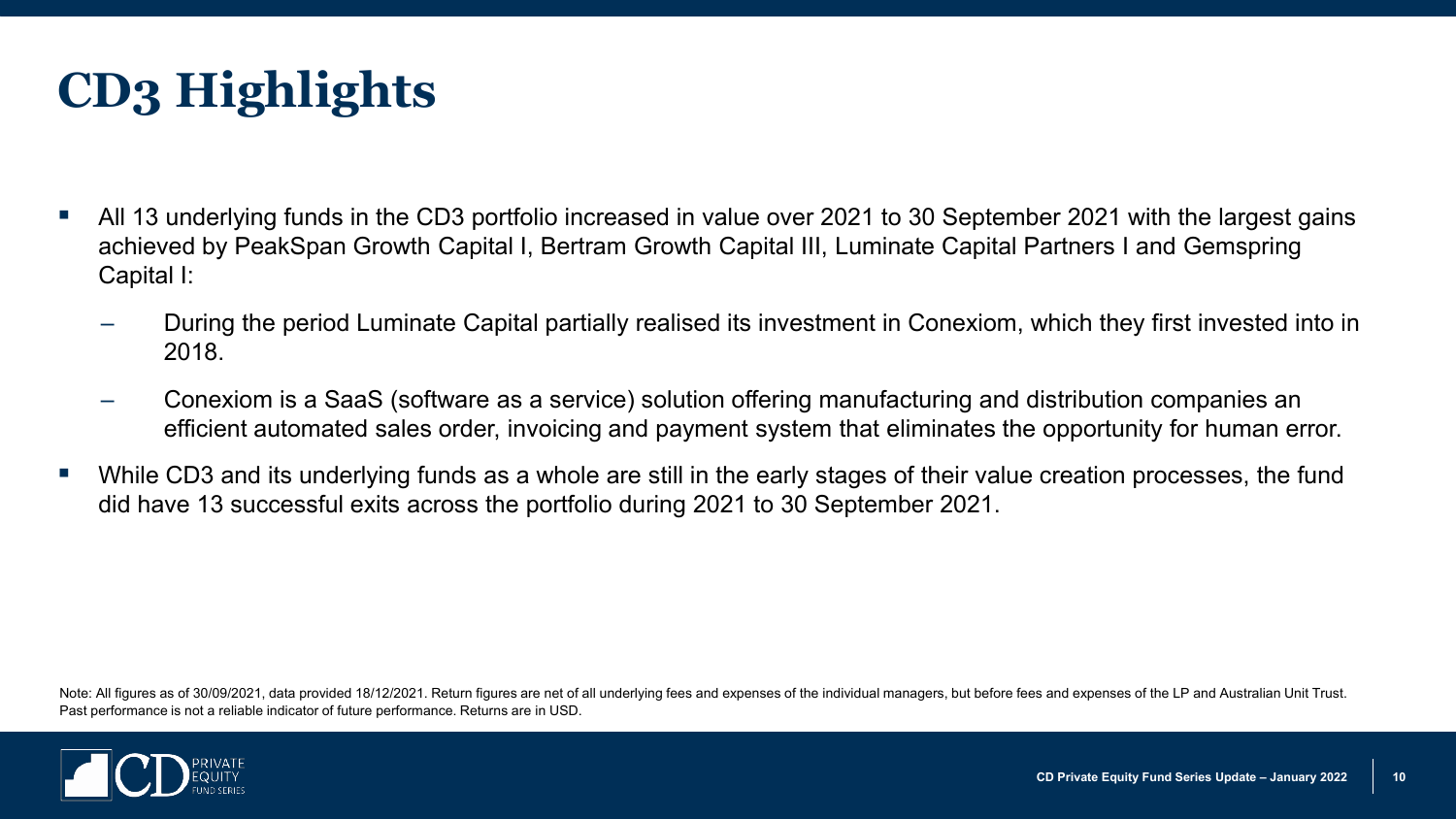### **CD3 LP Performance summary**

**CD3 invests in U.S. Select Private Opportunities Fund III, L.P. (LP3)**

|        | <b>TOTAL VALUE</b><br><b>TO PAID IN</b> | <b>DISTRIBUTION</b><br><b>TO PAID IN</b> | <b>NET IRR-LP3</b> |
|--------|-----------------------------------------|------------------------------------------|--------------------|
| Fund A | 2.6x                                    | 1.4x                                     | 41.0%              |
| Fund B | 1.7x                                    | 0.0x                                     | 15.6%              |
| Fund C | 5.4x                                    | 2.1x                                     | 48.8%              |
| Fund D | 1.5x                                    | 0.1x                                     | 13.6%              |
| Fund E | 2.5x                                    | 1.1x                                     | 67.8%              |
| Fund F | 2.4x                                    | 1.0x                                     | 50.0%              |
| Fund G | 1.6x                                    | 0.4x                                     | 25.8%              |
| Fund H | 3.0x                                    | 2.2x                                     | 39.4%              |
| Fund I | 1.5x                                    | 0.2x                                     | 30.5%              |
| Fund J | 2.7x                                    | 1.0x                                     | 30.3%              |
| Fund K | 1.9x                                    | 0.7x                                     | 39.9%              |
| Fund L | 2.1x                                    | 0.5x                                     | 29.9%              |
| Fund M | 2.3x                                    | 0.0x                                     | 30.3%              |

| Third party funds                         | 12   |
|-------------------------------------------|------|
| Underlying Investments (Excl USD2)        | 115  |
| Co-Investments II (USD2)                  | 19   |
| Full Exits to date (Inc USD2)             | 30   |
| Remaining Investments                     | 104  |
| Avg. Age of Remaining Investments (Years) | 3.1  |
| Median Gross MOIC (realized deals)        | 2 3x |

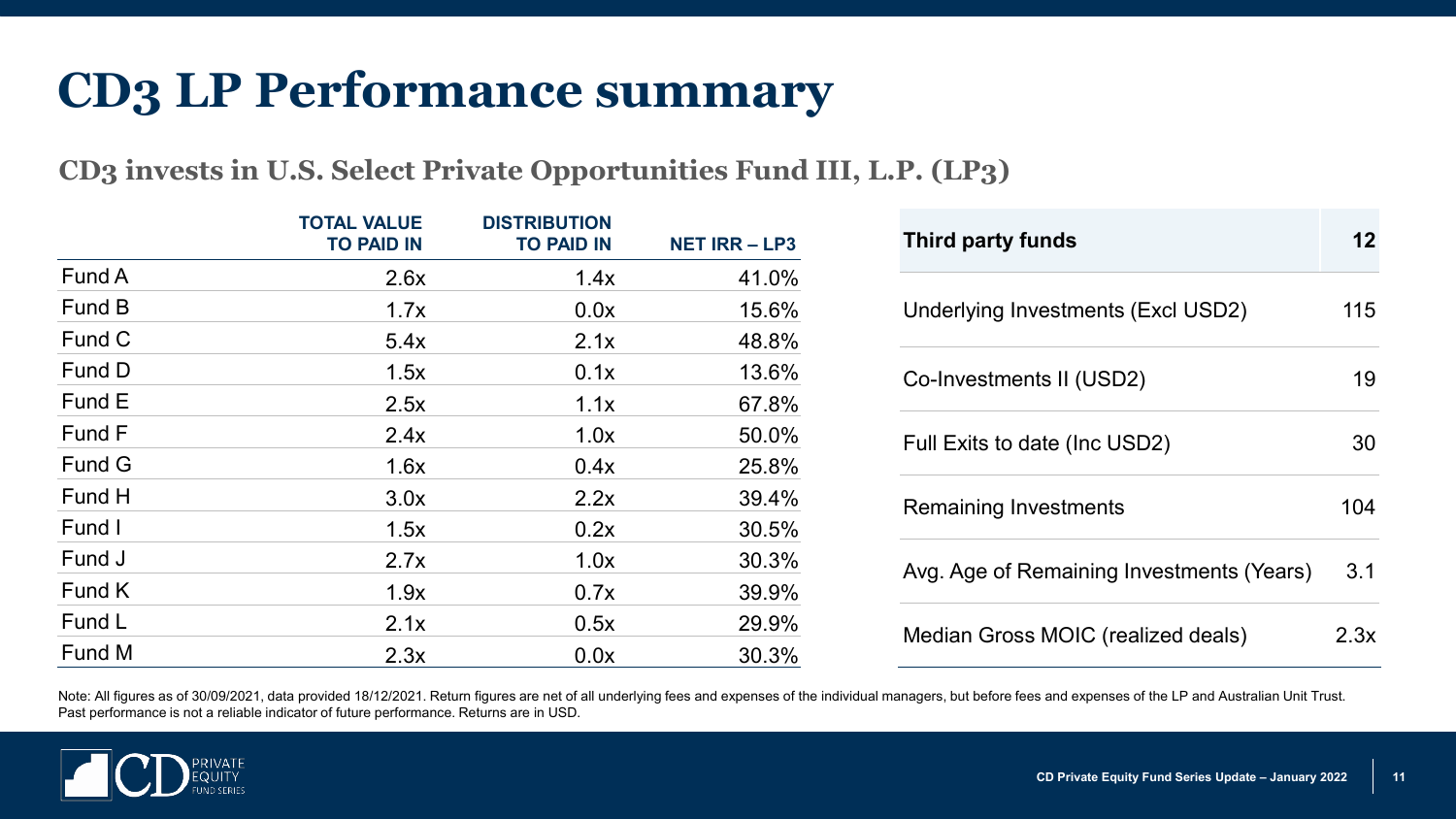

- Eleven of the twelve underlying funds in the CD4 portfolio increased in value over 2021 to 30 September 2021, with the largest gains achieved at Incline Elevate, Core Industrial Fund 1, Nosara Capital Fund I, and Trivest Fund IV.
- CD4 received 14 capital drawdown requests from underlying managers during the half year to 30 September 2021 and 3 capital returns.
	- ‒ Incline Elevate completed the successful sale of Wholesale Suppliers Plus LLC.
	- ‒ Elephant Partners successfully completed a partial sale of Knowbe4, provider of cyber security training and awareness software, and sale of A Cloud Guru.
- CD4 has 105 portfolio companies remaining.

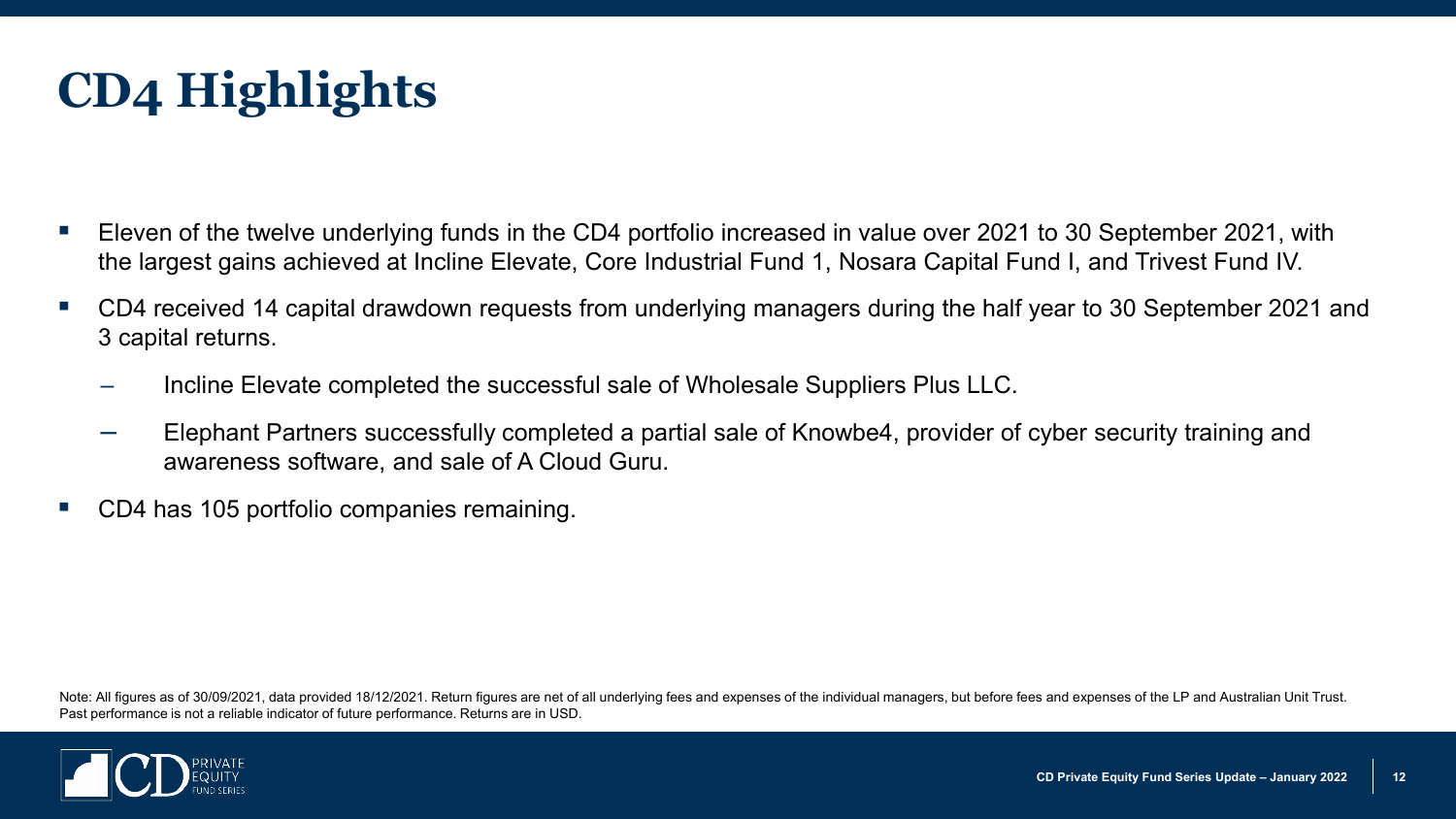## **CD4 Performance summary**

**CD4 invests in U.S. Select Private Opportunities Fund IV, L.P. (LP4)**

|        | <b>TOTAL VALUE</b><br><b>TO PAID IN</b> | <b>DISTRIBUTION</b><br><b>TO PAID IN</b> | <b>NET IRR-LP4</b> |
|--------|-----------------------------------------|------------------------------------------|--------------------|
| Fund A | 1.0x                                    | 0.0x                                     | $(1.9\%)$          |
| Fund B | 3.8x                                    | 0.3x                                     | 147.8%             |
| Fund C | 1.9x                                    | 0.2x                                     | 36.5%              |
| Fund D | 1.8x                                    | 0.2x                                     | 39.3%              |
| Fund E | 2.9x                                    | 0.7x                                     | 192.3%             |
| Fund F | 2.7x                                    | 0.0x                                     | 58.6%              |
| Fund G | 1.2x                                    | 0.5x                                     | 15.9%              |
| Fund H | 1.1x                                    | 0.0x                                     | 5.5%               |
| Fund I | 2.7x                                    | 0.8x                                     | 119.7%             |
| Fund J | 1.5x                                    | 0.0x                                     | 32.0%              |
| Fund K | 1.5x                                    | 0.0x                                     | 30.0%              |
| Fund L | 2.3x                                    | 0.0x                                     | 32.9%              |

| Third party funds                         |       |
|-------------------------------------------|-------|
| Underlying Investments (Excl USD2)        | 94    |
| Co-Investments II (USD2)                  | 19    |
| Full Exits to date (Inc USD2)             | 8     |
| Remaining Investments                     | 105   |
| Avg. Age of Remaining Investments (Years) | 2.1   |
| Median Gross MOIC (realized deals)        | 2.85x |

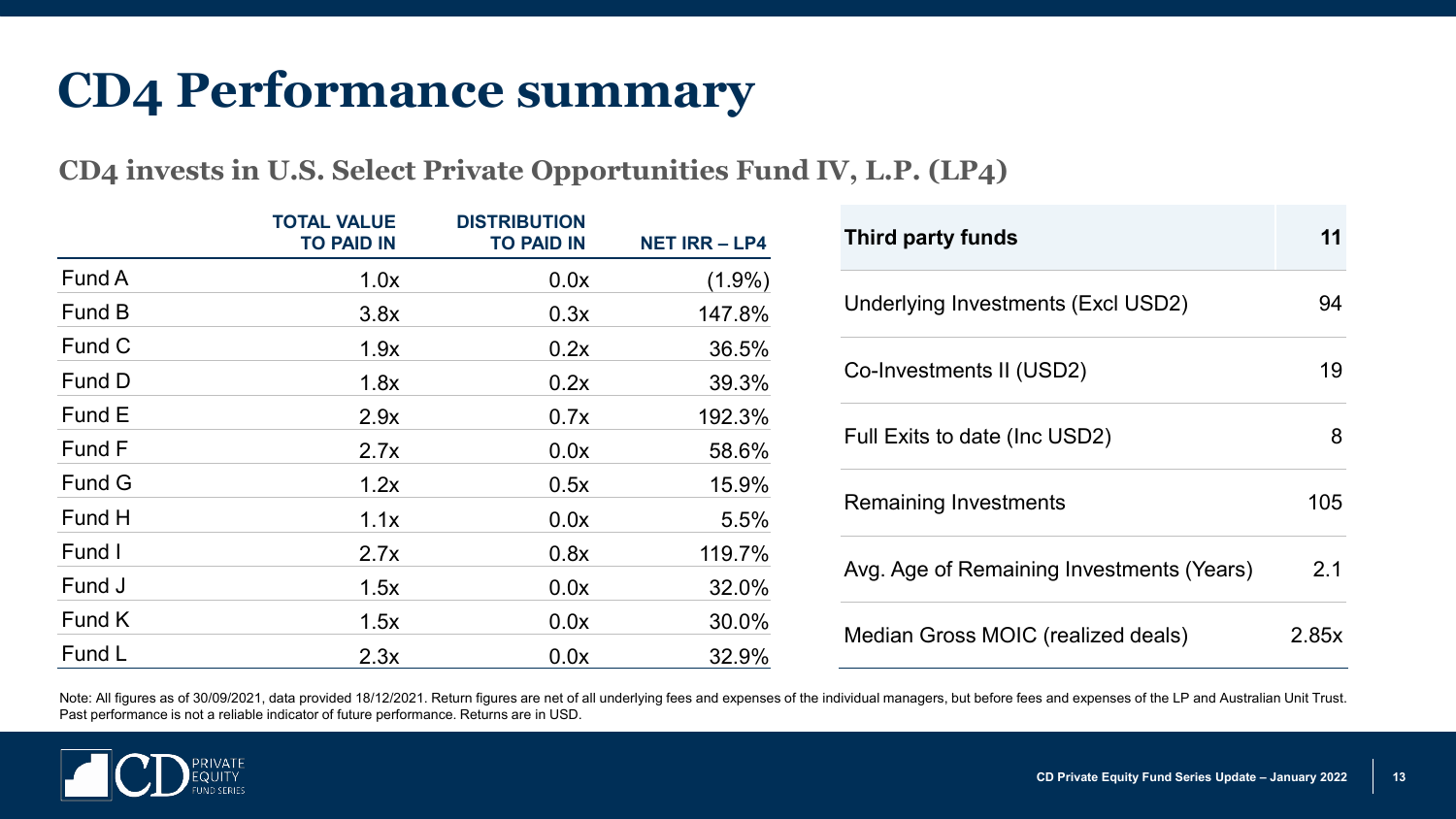### **All exits since inception to 30 September 2021**

| <b>TOTAL</b><br><b>INVESTMENTS</b> |             |     | <b>AVERAGE</b><br><b>REPORTED</b> | <b>MEDIAN</b><br><b>REPORTED</b><br><b>GROSS MOIC</b> | <b>AVERAGE</b><br><b>HOLD</b><br><b>PERIOD</b> |
|------------------------------------|-------------|-----|-----------------------------------|-------------------------------------------------------|------------------------------------------------|
| 96                                 | 55          | 57% | 4.1x                              | 2.9x                                                  | 4.0                                            |
| 122                                | 58          | 48% | 3.6x                              | 2.8x                                                  | 4.1                                            |
| 134                                | 30          | 22% | 4.2x                              | 2.3x                                                  | 3.2                                            |
| 113                                | 8           | 7%  | 4.2x                              | 2.9x                                                  | 2.1                                            |
| 465                                | 151         | 32% | 3.8x                              | 2.8x                                                  | 4.0                                            |
| 15                                 | 8           | 53% | 2.9x                              | 1.9x                                                  | 4.5                                            |
| 19                                 | $\mathbf 1$ | 5%  | 2.0x                              | 2.0x                                                  | 3.4                                            |
|                                    |             |     | # OF FULL                         | $\%$<br><b>REALISATIONS REALISED GROSS MOIC</b>       |                                                |

**All exits since inception – Return distribution**



- Since inception there have been 151 full realizations at a median reported gross MOIC of 2.8x with an average hold period of just four years.
- As we would expect, CD1 and CD2 have had the most realizations, however, CD3's exit activity picked up materially in 2021.

Note: All figures as of 30/09/2021, data provided 18/12/2021. Return figures are net of all underlying fees and expenses of the individual managers, but before fees and expenses of the LP and Australian Unit Trust. Returns performance is not a reliable indicator of future performance. \* Includes exposure to US Select Direct Private Equity (US) L.P. (Fund I and Fund II) and US Select Direct Private Equity II (US) L.P. (Fund III and Fund IV).

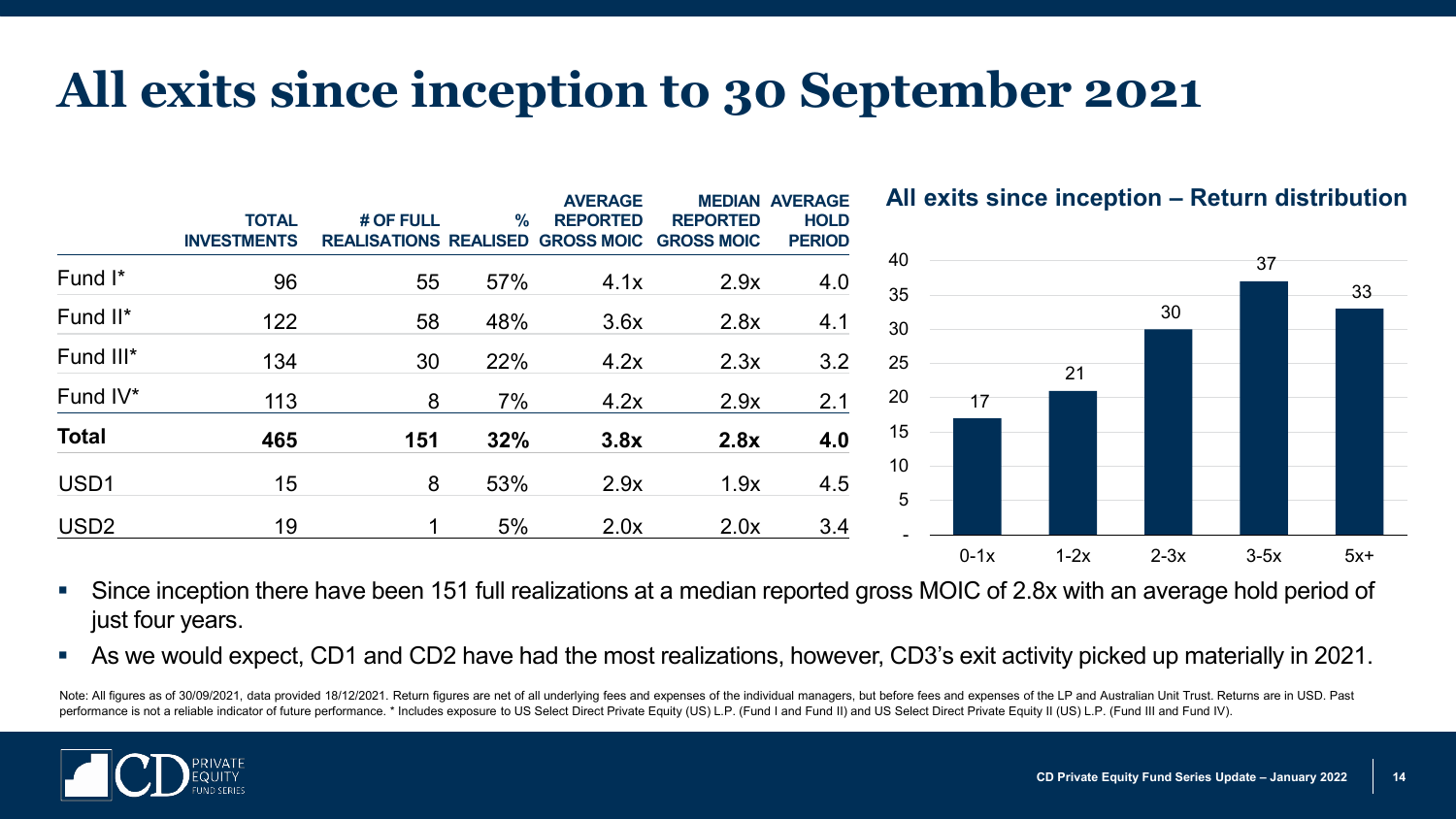### **2021 Distributions**

#### **On 20 December 2021, three of the four funds announced further distributions**

| <b>FUND</b>                      | <b>20 DECEMBER 2021</b><br><b>DISTRIBUTION</b> | <b>TOTAL</b><br><b>DISTRIBUTIONS</b><br><b>(SINCE INCEPTION)</b> | <b>APPLICATION</b><br><b>PRICE</b> | <b>TOTAL DISTRIBUTIONS POST TAX NTA AFTER</b><br>(SINCE INCEPTION) AS A %<br>OF APPLICATION PRICE | <b>ESTIMATED</b><br><b>DECEMBER</b><br><b>DISTRIBUTION</b> |
|----------------------------------|------------------------------------------------|------------------------------------------------------------------|------------------------------------|---------------------------------------------------------------------------------------------------|------------------------------------------------------------|
| CD Private Equity Fund I (CD1)   | \$0.235                                        | \$2.440                                                          | \$1.60                             | 152.5%                                                                                            | \$1.34                                                     |
| CD Private Equity Fund II (CD2)  | \$0.355                                        | \$1.725                                                          | \$1.60                             | 107.8%                                                                                            | \$1.90                                                     |
| CD Private Equity Fund III (CD3) | \$0.530                                        | \$0.908                                                          | \$1.60                             | 56.8%                                                                                             | \$2.09                                                     |

Note: All figures as of 31/12/2021. NTA figures are post-tax NTA and is net of fees and costs. Total returns are inclusive of distributions. Past performance is not a reliable indicator of future performance. The December distribution for each Fund is due to be paid on approximately 21 January 2022. CD1 inception date August 2012. CD2 inception date April 2013. CD3 inception date July 2016. CD4 inception date April 2018.